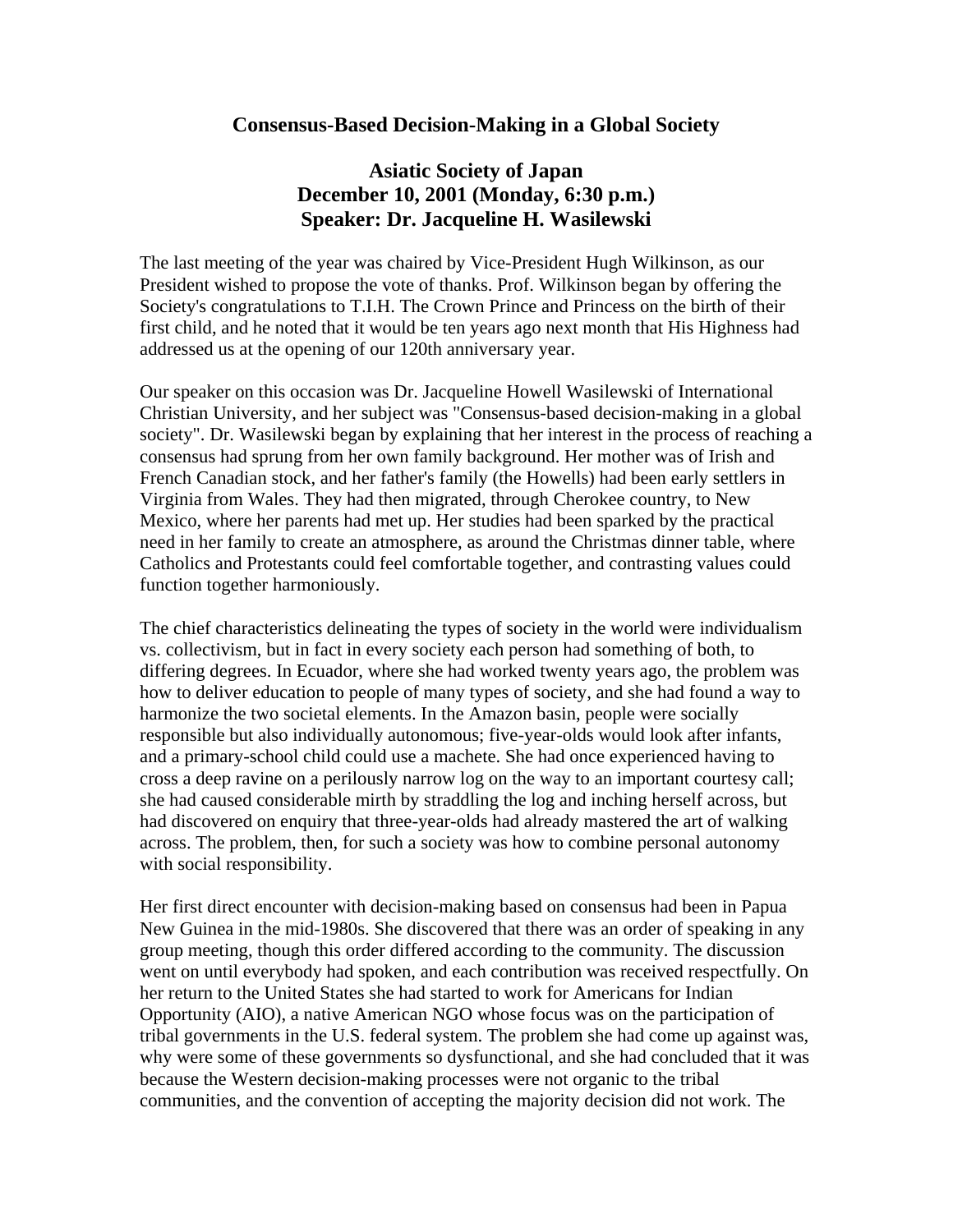problem was how to create a decision-making process that left no-one out. In the United States there were still 500 hundred tribal groups with their own languages (and in her own old high school there were speakers of 93 languages). The old conception that the different elements making up American society would become merged in the melting pot had simply not worked out. Each cultural group had its own historical wisdom, and the question was how to enable this to be expressed. There were many conflicting elements which had to be balanced in resolving social problems, and the priorities had to be sorted out.

Through her work with AIO she had discovered that all tribes use a consensus-based process, based on five "core values". The first was "being a good relative", helping each other and fulfilling reciprocal obligations (like the Japanese giri). The second was "inclusive sharing", a spirit of generosity that ensured an equable distribution of wealth. The third was "contributing", catering to an individual's natural need to feel that he or she was contributing to society. The fourth was "non-coercive leadership", in which leadership meant assuming responsibility rather than wielding power and forcing control. The fifth was "respect" for everything, everyone and every point of view. Among North American Indians there were various traditional styles of organizing a meeting, running from structured, with a leader and an agenda, to flexible. In other cases new meeting styles had been invented. One, the so-called Samoan Circle, was used successfully in the case of a housing project in Chicago involving Hispanics and African Americans, where the tendency had been for one group to try to impose its will on the other. There was no leader, but there were firm rules of speaking: five chairs were placed around a small round table, and only those seated could speak. After speaking, that person had to give up the seat to the person standing waiting behind it. This system ensured the fullest exchange of information, but although it had worked in this case, it was not necessarily suitable for other situations.

A group of people at George Mason University had developed a computer-assisted consensus-building technique for enabling people of diverse backgrounds to deal collectively with complex issues, without each talking past the other. It was found that the brain could only hold seven factors in mind at one time, so the computer would organize the ideas and sort out the best ones. It turned out that the traditional and hightech methods of consensus-building agreed on certain essential features: there should be, for example, an order of speaking, each person should be listened to respectfully without being interrupted, and the discussion should continue until no-one had anything else to say. The same ground rules had also featured in a structured consensus-building forum held in Mozambique immediately after the civil war, to try to make a social mapping of all those who had a stake in society. Each traditional village leader who attended -- these were usually older illiterate people -- was paired off with a young literate person to make sure that his voice was listened to respectfully.

Dr. Wasilewski had experienced a cultural shock in coming to Japan, where the rules for consensus-building were very different. For instance, whereas the emphasis in America was on new visions for effectively designing the future together, in Japan an eye was always cast back on how to preserve the original ideas. She spoke in particular about the